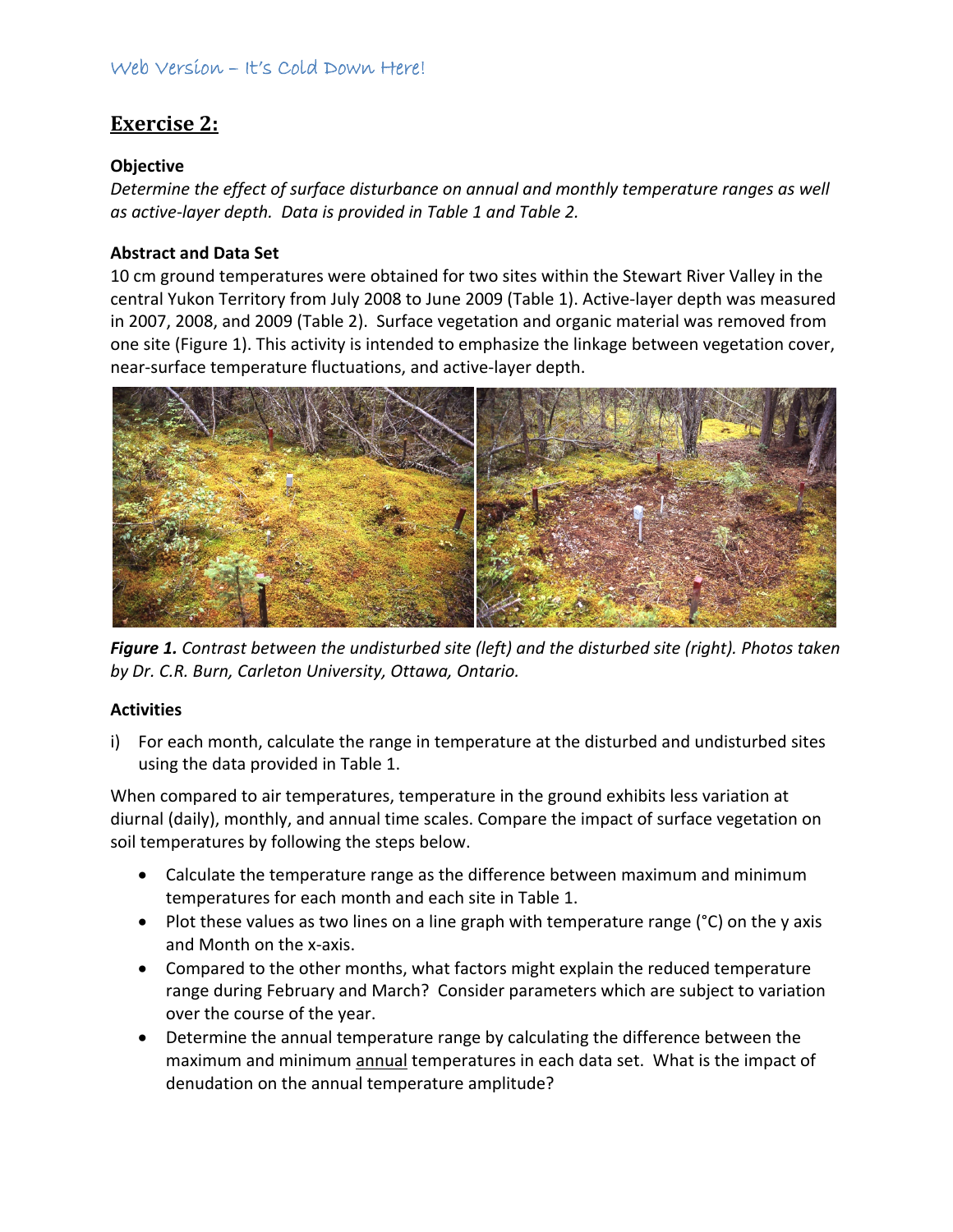#### Web Version – It's Cold Down Here!

ii) Using the active‐layer depths supplied in Table 2, run a paired t‐test in Excel (or other statistics software) to test the null hypothesis that disturbance involving vegetation removal does not increase active layer depth and the alternate hypothesis that disturbance does increase active layer depth.

At sites experiencing the same air temperatures, active‐layer development is principally controlled by the surface energy balance. The absence of surface organic matter and exposure of darker mineral soil tends to reduce reflectance and increase the amount of solar radiation absorbed by the surface. This energy heats the soil surface and drives evaporation. As a result, near-surface mineral soil may be slightly drier which then reduces the amount of energy required to raise the soil temperature. Finally, heat can flow by conduction from the warm surface down into the soil more readily in mineral soil vs. organic soil because of less air space and better contact between the mineral soil particles. Consequently, disturbed sites are able to thaw deeper each season.